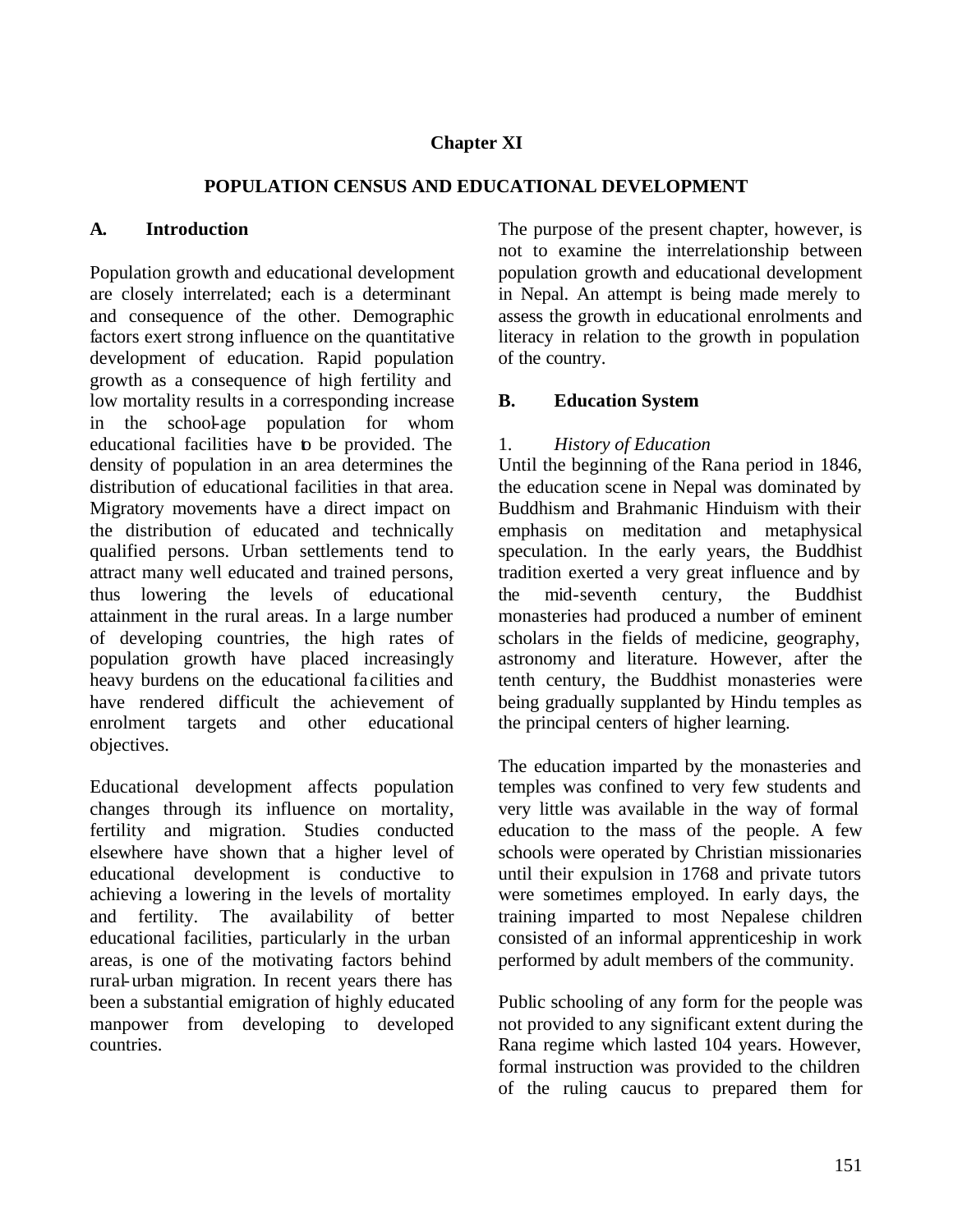various positions in the government structure. In 1854, Jang Bahadur Rana engaged an English tutor who held classes for his children in the palace, and Jang Bahadur's successor opened these classes to all Rana children and organized the Durbar High School. In 1901, Prime Minister Shamsher Rana proposed establishment of a system of universal public primary education with Nepali as the language of instruction and to open Durbar High School to children who were not members of the Rana Clan. Although he was deposed within a few months, a few Nepali language primary schools in the valley, hill and Terai regions remained open and the practice of admitting a few children from the middle and low castes to Durbar High School was continued.

During the first half of the twentieth century, several new English middle and high schools were set up in Patan, Biratnagar and other places and a girls' high school was opened in Kathmandu. However, facilities for higher education were not available within the country, and a very few persons obtained such education abroad particularly from Patna Univesity or Banares Hindu University in India. After the Second World War, the Ranas made a modest attempt to provide more schools, and just before their overthrow in 1951, there were 310 primary and middle schools, 11 high schools, 2 clooeges, 1 normal school and 1 technical school in the country.

The period since 1951 has witnessed farreaching changes in the education scene.the Minsitry of Education was established in 1951. in 1954, this Minsitry appointed a National Education Planning Commission with a view to improving standards and developing a uniform programme. In 1955, the Commission provided a master plan for educational development aimed at making primary education universal within the next 25 years and providing secondary, academic or technical education to about 20 per cent of all youth and some type of

higher education to about 5 per cent of all young persons within 10 year. These objectives were to be achieved through private initiative, increased in education budget and foreign aid.

During the first plan period of 1956-1961, a multipurpose vocational education programme was put into operation following the recommendation of the Commission. By 1970, 29 major high schools of the country were offering vocational programmes in the fields of agriculture, secretarial science, home science and industrial arts. A college of education was established in 1956 for training teachers. In 1959, Tribhuvan University was established to provide higher education in arts and sciences.

During the third plan period (1965-1970), experimental free and compulsory primary education programme was initiated in two districts (Jhapa and Chitwan) and 107 panchayats in other districts. A local-level education tax was levied for meeting the costs of primary education. Substantial increments in enrolment of both boys and girls were recorded in the districts and panchayats implementing free and compulsory primary education. However, this experimental programme had to be abandoned because of serious financial difficulties. A National Vocational Training Centre was established for training middle-level manpower in the fields of agriculture, secretarial science, home science and various industrial arts.

The recommendations of the National Education Planning Commission had guided educational policies in Nepal until 1971 when the National education System Plan came into operation. The implementation of this Plan, which was the culmination of a process of educational reform started as early as 1954, marks an important landmark in the development of education in Nepal. The Plan was aimed primarily at counteracting the elitist bias of the inherited system of education by linking it more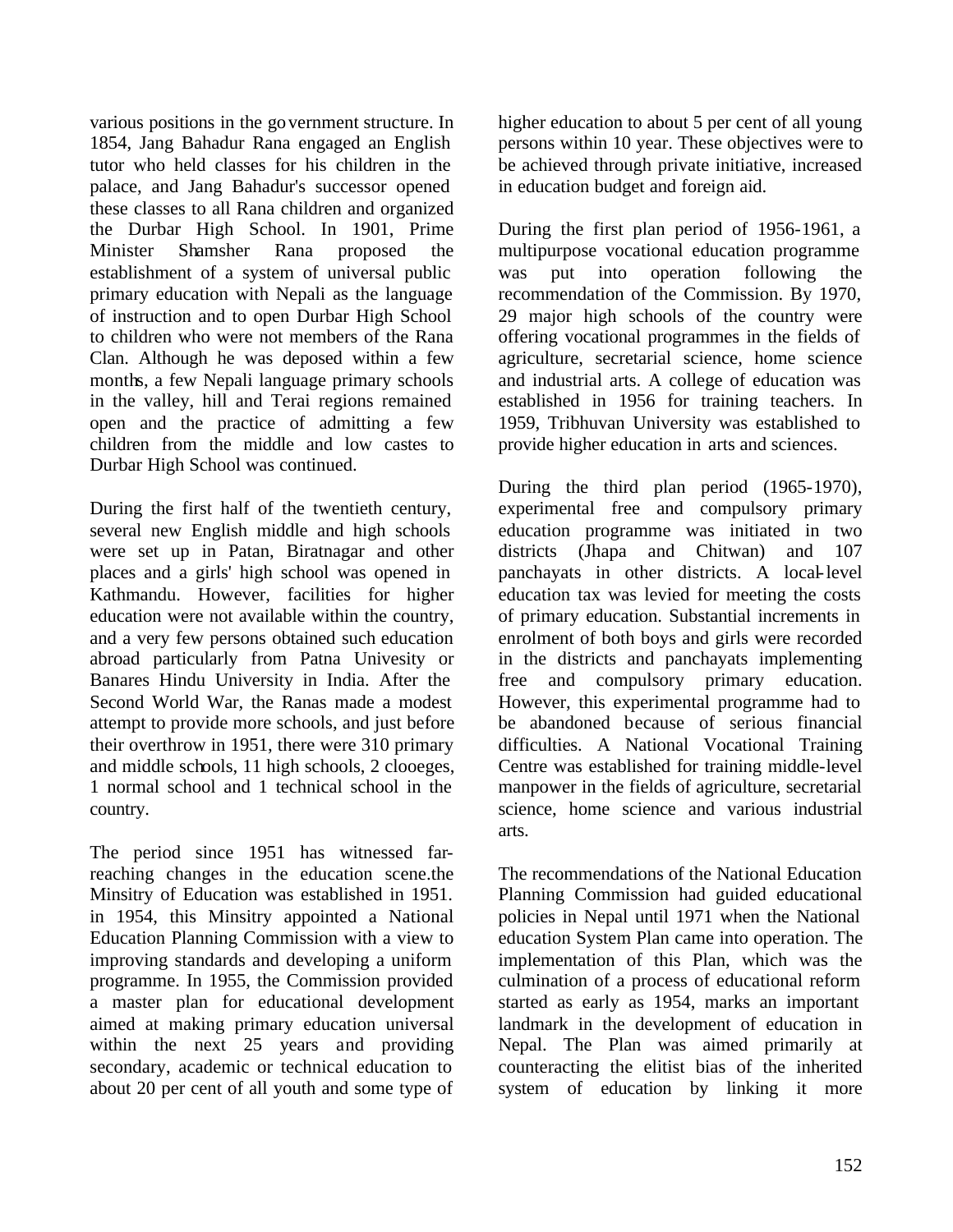effectively to productive enterprises and egalitarian principles. It called for unification of education into one productive system that would serve the country's needs and aspirations.

The National Education System Plan sought to remedy the accumulated defects in Nepal's education system such as lack of clear policies and goals of education, proliferation of schools at all levels, qualitative deterioration of education, excessive drop-out, repeater and failure rates, shortage of trained teachers, etc. The Plan made firm proposals for investment in education as the basis of national development, curriculum reform, improvement of the professional status of teachers, provision of educational materials, promotion of vocational education and reorganization of higher education for ensuring the fulfillment of national manpower needs.

The Plan was enforced throughout the country in three phases: experiment, implementation and consolidation. It was introduced in two selected districts in the first year, in 13 districts in the second year and in 24 districts in the fifth and final year, 1976.

## 2. *Structure of Education*

The National Education System Plan arranges the educational system into three precisely defined, interrelated levels, namely, primary, secondary and higher education. The basic objective at the primary or first level is to make students proficient in the three R's. the second level covers both pre-vocational as well as vocational aspects, and the level of higher education aims to fulfill the requirements for trained manpower as determined by the National Planning Commission.

In Nepal, the school level education is of ten years duration. The first three comprise the primary level when the main objective is the achievement of literacy and numeracy of children of the age group 6 to 8 years. This

modest objective is achieved through a common curriculum. Lower secondary education forms the first stage of secondary education, a fouryear cycle. This, with the introduction of a prevocational curriculum, lays stress on character building and the formation of appropriate attitudes towards the dignity of labour. Prevocational studies are introduced in the final two grades and involve practical work in simple local craft.

The upper-secondary stage spans three years and branches out in three different streams – general, Sanskrit and vocational. Of the three streams, the general and the Sanskrit streams seek to give vocational orientation to the students by devoting 20 per cent of the total instructional hours to vocational studies. The vocational stream offers more intensive vocational courses, comprising 40 per cent of the total time for instruction. The aim of this course is to provide vocational training to the students with a view to preparing them for various development activities at the national and sub-national levels. The students graduating from these vocational schools have the added advantage of competing on an equal footing with those from other streams for admission to higher educational establishments.

The implementation of the higher education programmes within the framework of the new national education policy is the responsibility of Tribhuvan University. The University is currently running its academic programmes through ten institutes and three centers. Of the ten institutes, five are technical and five are general<sup>1</sup>. Three technical and two general institutes are located in Kathmandu valley while the remaining five are in other parts of the country. All three centres<sup>2</sup> are based in the Kathmandu valley.

Enrolments in various academic programmes of the institutes are restricted to those qualifying in the admission test designed and administered by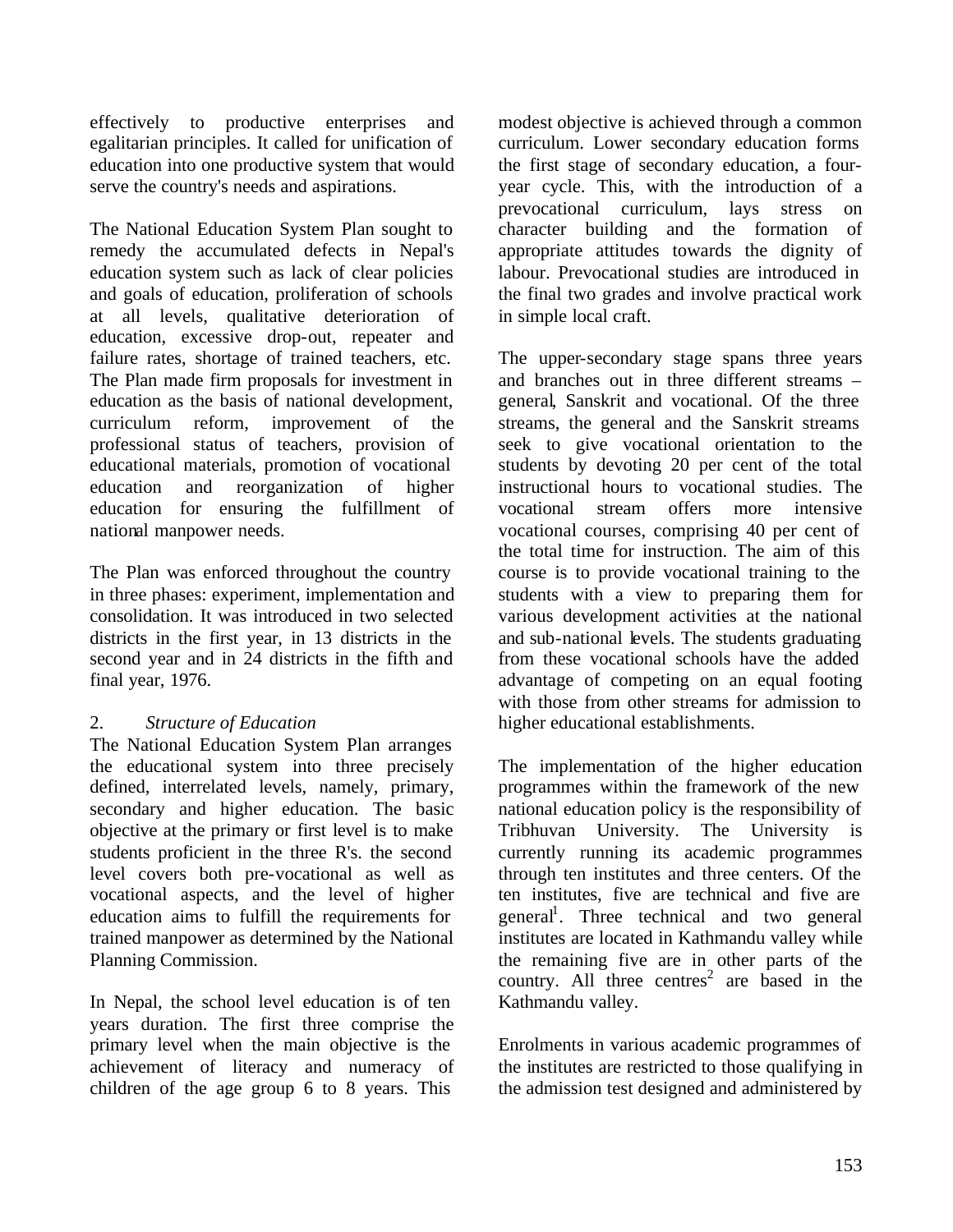a body of specialists appointed by the University. The intake of technical institutes is determined on the basis of manpower estimates of the development plans. Thus, the manpower production programme of the technical institutes is tied up with job opportunities in the country. These institutes also undertake problem-oriented research work in their various disciplines.

One of the main features of the 1971 educational reform is the National Development Service programme at the higher education level. The main objectives of the programme are (*a*) to allow the students to experience the realities of rural life, thereby making their higher education broader in outlook and better attuned to the real development needs of Nepal, and (*b*) to offer students an opportunity to help to meet the country's development needs during their academic careers. The programme is being implemented initially as an integral part of the degree-level course. During this service, the students work as teachers in local schools and participate in other rural development activities such as afforestation, health and adult education, agricultural extension, family welfare and small construction works, including water supplies, roads and bridges.

## **C. Trends in Educational Enrolments**

### 1. *First and second level enrolments*

The growth in the school enrolments at the first and second level of education is shown in table 86. what is remarkable in the field of education in Nepal is the speed at which school enrolments have increased during the last three decades. The total number of enrolments recorded almost a hundredfold increase from about 10,200 in 1950 to about 1.1 million in 1977. However, the growth was not continuous throughout the period, a decrease being noticed in the actual number of enrolments between 1971 and 1973. It will also be noted that while the enrolments at the second level have shown a continuous increase, the dip between 1970 and

1973 has been caused by a sharp fall in the number of enrolments at the primary or first level.

Table 86. Growth in school enrolments, 1950-1977

| Year                | Primary<br>level |                       | <b>Secondary level</b><br>education | <b>Total school</b><br>enrolments |         |
|---------------------|------------------|-----------------------|-------------------------------------|-----------------------------------|---------|
|                     |                  | <b>Upper</b><br>Lower |                                     | <b>Total</b>                      |         |
| 1950 <sup>a</sup>   | 8505             |                       |                                     | 1680                              | 10815   |
| 1954 b              | 26186            |                       |                                     | 17740                             | 43926   |
| $1961$ <sup>a</sup> | 182533           |                       |                                     | 21115                             | 203648  |
| $1965$ <sup>a</sup> | 386100           |                       |                                     | 57440                             | 443540  |
| 1970 <sup>a</sup>   | 449141           |                       |                                     | 102704                            | 551845  |
| 1973 <sup>c</sup>   | 301439           | 301439                | 58484                               | 215993                            | 517432  |
| 1974 <sup>c</sup>   | 401034           | 160258                | 61325                               | 221583                            | 622617  |
| $1975$ <sup>c</sup> | 458516           | 174143                | 67214                               | 241357                            | 699873  |
| 1976 <sup>c</sup>   | 643835           | 188688                | 74060                               | 262748                            | 906583  |
| 1977 <sup>c</sup>   | 769049           | 226639                | 82158                               | 308797                            | 1077846 |

*Sources: a Bulletin of the UNESCO Regional Office for Educational in Asia,* vol. VI, No. 2, March 1972, pp. 140- 141.

*b* Quoted in George L. Harris, et. Al., *Area Handbook for Nepal, Bhutan and Sikkim* (Washington, DC, United States Government Printing Office, 1973), pp. 94-95.

*c* Ministry of Education, " Educational statistics of Nepal at a glance", Kathmandu.

As was noted in the preceding section, it was after the overthrow of the Ranas in 1951 that meaningful measures were adopted to develop and expand education in the country. The expansion of education begun in the final years before the overthrow of the Ranas swiftly picked up momentum. By 1954, nealy 930 new primary and middle schools had been opened, increasing capacity at this level more than sevenfold. Secondary and higher education facilities also multiplied rapidly. By the early 1960s, educational facilities had increased and schools were being established even in such remote places as Sallyana in the western portion of the lower Himalayas and Kanchanpur in the western Terai. Primary enrolments increased from 26,186 in 1954 to 182,533 in 1961 and it was unofficially estimated that about 15.8 per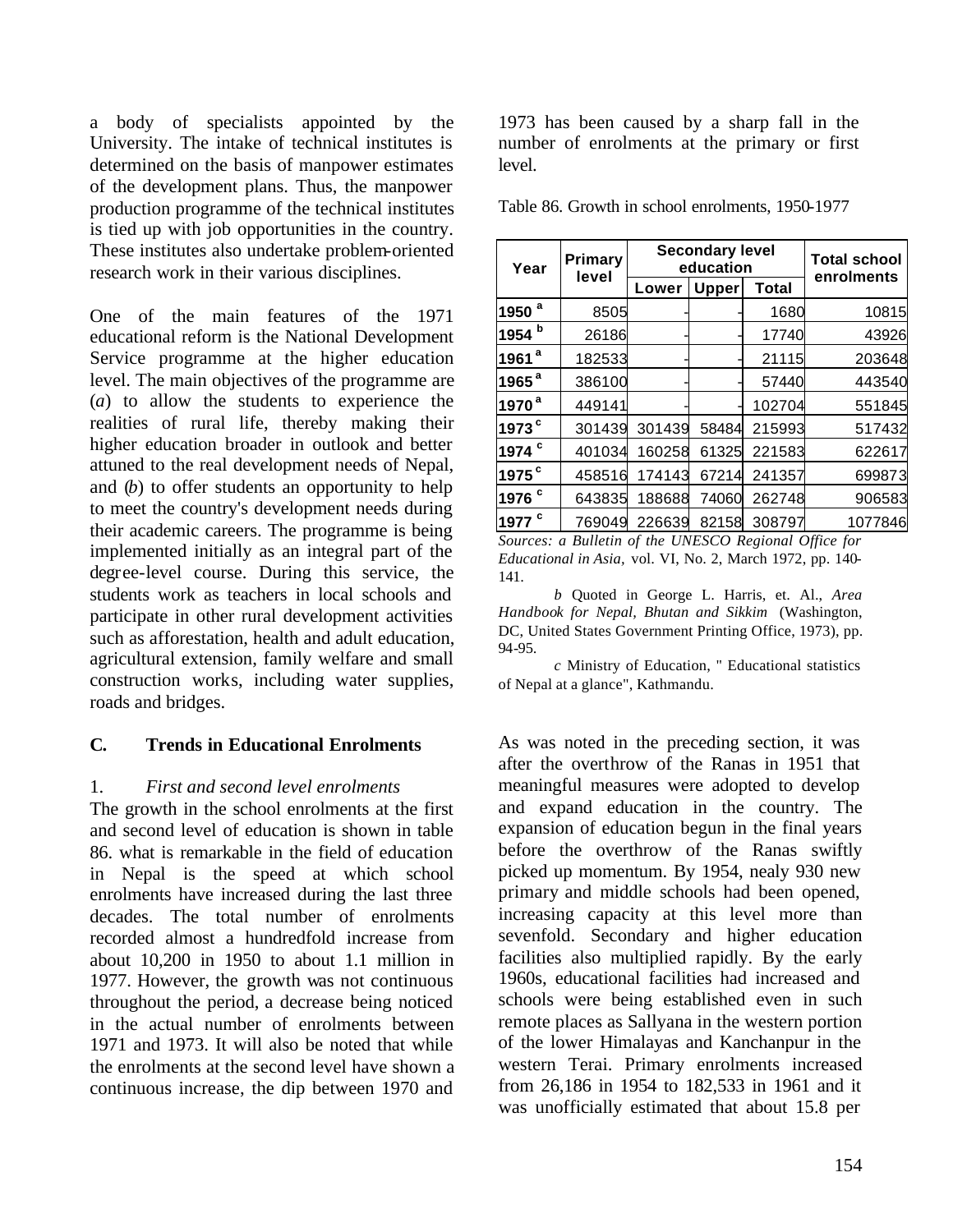cent of children aged 6 to 10 were in school. In the same period, enrolments at the secondary level increased from 17,740 to 21,115.

During the 1970, with the implementation of the National Education System Plan, there was a significant development in school enrolments, particularly after 1975. the growth at the primary level has been especially significant and is due to a number of factors. First, the Royal proclamation on the eve of the coronation of His Majesty King Birendra Bir Bikram Shah Dev in 1975, making primary education free, has contributed substantially to the overwhelming growth in enrolment since 1975. Secondly, free text book distribution<sup>3</sup> is another contributory factor in raising the enrolment level. The policy of opening primary schools even for small numbers of children in remote areas has also contributed significantly to this rise.

Although there has been an extremely high increase in the number of students in the primary schools, the percentage of girls enrolled is very low – less than one-quarter of the total primary enrolments, as will be seen from table 87. the major constraint is apparently apathy on the part of the great majority of the illiterate parents to girls' education. The traditional parental attitude has been that girls are destined for marriage and therefore need no schooling. Besides, parents are reluctant to part with the labour contributed by the daughters in family work. The economic condition of the family is also an important factor; poor families are less motivated and can hardly afford to send their daughters to school.

Since about 50 per cent of the children of school-going age are girls, the proportion of girls enrolled will significantly affect the level of overall enrolment ratio. A large enrolment of girls is thus a critical factor in the attainment of significant increases in the enrolment ratio.

"A serious problem which was facing the country in promoting primary education in the last decade was the dearth o trained teachers especially female teachers. While *b* Ministry of Education, "Educational statistics of Nepal at a glance", Kathmandu.

|                   |                                            | <b>First level</b> | <b>Second level</b>    |                  |  |  |
|-------------------|--------------------------------------------|--------------------|------------------------|------------------|--|--|
| Years             | Girls<br><b>Boys</b><br>percent<br>percent |                    | <b>Boys</b><br>percent | Girls<br>percent |  |  |
| 1965 <sup>a</sup> | 85.8                                       | 14.2               | 85.4                   | 14.6             |  |  |
| 1970 <sup>a</sup> | 85.2                                       | 14.8               | 84.8                   | 15.2             |  |  |
| 1973 <sup>b</sup> | 83.7                                       | 16.3               | 83.9                   | 16.1             |  |  |
| 1974 b            | 82.7                                       | 17.3               | 83.4                   | 16.6             |  |  |
| 1975 <sup>b</sup> | 81.7                                       | 18.3               | 83.2                   | 16.8             |  |  |
| 1976 b            | 79.9                                       | 20.1               | 78.8                   | 21.2             |  |  |
| b<br>1977         | 87.9                                       | 22.1               | 82.1                   | 17.9             |  |  |

Table 87. Percentage distribution of enrolments at first and second level schooling by sex, 1965- 1977

*Source: a Bulletin of the UNESCO Regional Office for Education in Asia,* vol. IV, No. 2.

proportion of female enrolment amounted to 14 per cent of total enrolled students at all levels, the percentage of female teachers did not exceed 4 per cent. Moreover, it was extremely difficult for the authorities to find a female teacher who was willing to work in the remote areas. Although mixed education in the primary stage which is applied in Nepal, is probably helping to some extent in solving the problem of teacher scarcity, still it is not completely accepted in all regions. A large sector of the population would accordingly abstain from sending their girls to a mixed school.<sup>4</sup>

Efforts are being made to increase female enrolments by bringing about an attitudinal change in the parents. These include the implementation of a special teacher training programme for women and preferential treatment for them in the appointment of primary school teachers. In 18 remote regions, girls have free tuition in both primary and secondary schools. These measures should help to increase the proportion of female enrolment.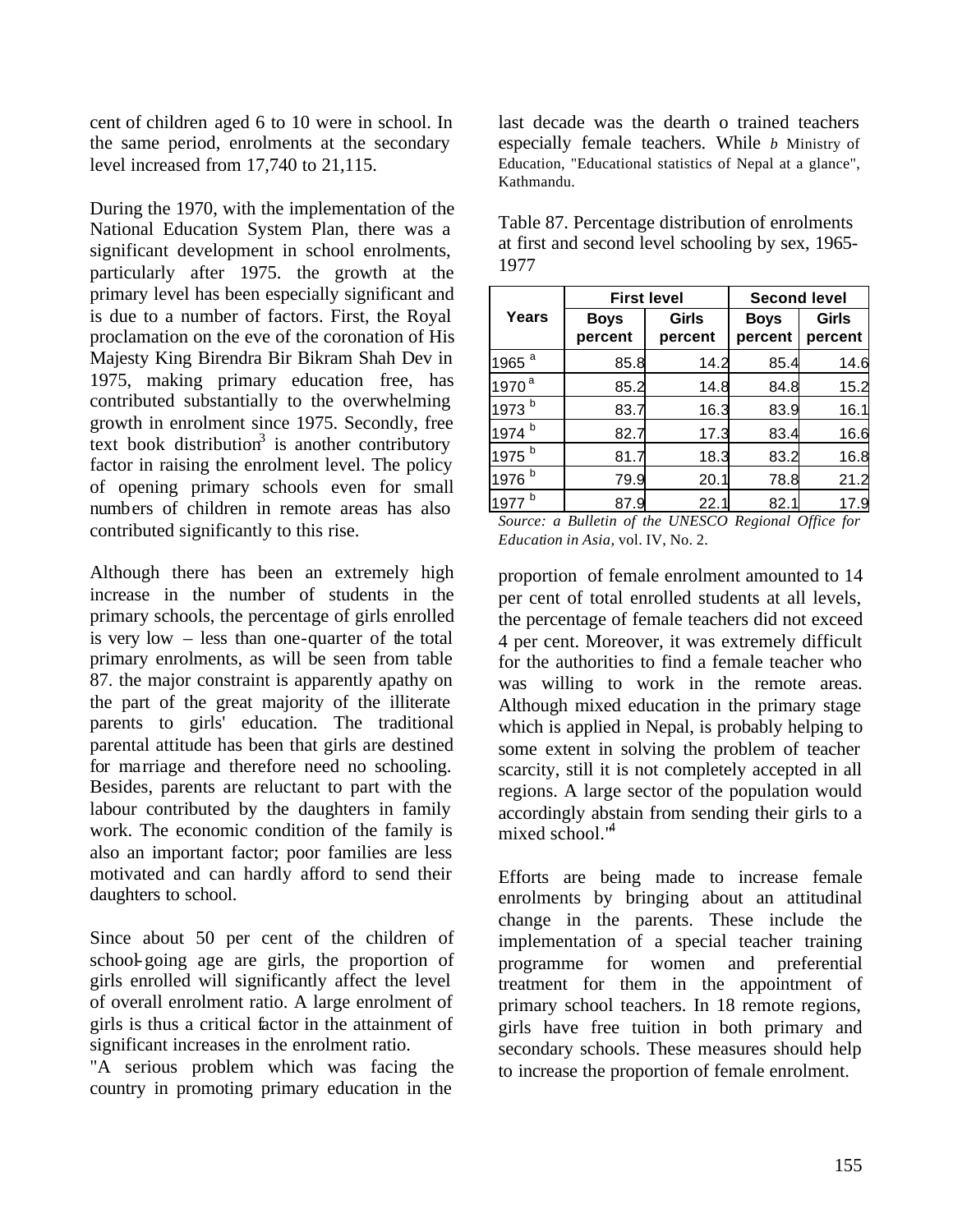| Year              | <b>Enrolments</b> |
|-------------------|-------------------|
| 1961 <sup>a</sup> | 5220              |
| 1962 <sup>a</sup> | 5710              |
| 1963 <sup>a</sup> | 6200              |
| 1964 <sup>a</sup> | 6372              |
| 1965 <sup>a</sup> | 8100              |
| 1966 <sup>a</sup> | 10230             |
| 1967 <sup>a</sup> | 11802             |
| 1968 <sup>a</sup> | 15000             |
| 1969 <sup>a</sup> | 17200             |
| 1973 b            | 19094             |
| 1974 b            | 22340             |
| 1975 b            | 22504             |
| 1976 b            | 21438             |
| 1977 b            | 24297             |

Table 88. Growth in third level enrolments, 1961-1977

*Sources: a* "Report of educational statistics, 1969", Ministry of Education.

*b* "Educational statistics of Nepal at a glance", Ministry of Education.

gained in Tribhuvan University which today consists of five technical institutes, five general institutes and three enctres. Thies institutes,

which together have 67 campuses, are distributed throughout the country. The growth in enrolments from 1961 to 1971 is shown in table 88. It will be noticed that there has been a steady growth in enrolments at the third level of education over the years; within a period of sixteen years these enrolments have increased more than fourfold. This increase has been due to two important factors. In the first instance, the input for higher education is the output of secondary education. As noted earlier, in recent years there has been a tremendous increase in the number of pupils enrolled at the secondary level in Nepal and this development has had its effect on the trend in enrolments at the higher level. Secondly, there has also been an increase in the number of institutions providing higher education in Nepal over the years. Prior to the implementation of the National Education System Plan, there were 49 colleges in Nepal. But since the introduction of the Plan in 1972 all colleges have been converted into campuses, additional ones were set up and today higher education is provides in 79 campuses distributed throughout the country.

| <b>Courses of study</b>             | 1973  |       | 1974  |       | 1975  |       | 1976  |       | 1977                                                                      |     |
|-------------------------------------|-------|-------|-------|-------|-------|-------|-------|-------|---------------------------------------------------------------------------|-----|
|                                     |       |       |       |       |       |       |       |       | Number Percent Number Percent Number Percent Number Percent Number Percer |     |
| umanities and social sciences       | 7306  | 38.3  | 8656  | 38.7  | 8947  | 38.1  | 6922  | 32.3  | 8578                                                                      | 35  |
| eneral and applied sciences         | 2524  | 13.2  | 2881  | 12.9  | 3010  | 12.8  | 2105  | 9.8   | 2238                                                                      | 9   |
| ЭW                                  | 126   | 0.7   | 325   | 1.5   | 479   | 2.0   | 669   | 3.1   | 1216                                                                      |     |
| usiness Administration and commerce | 2980  | 15.6  | 3612  | 16.2  | 3435  | 14.6  | 3207  | 14.9  | 4117                                                                      | 16  |
| anskrit                             | 265   | 1.4   | 275   | 1.2   | 269   |       | 313   | ا5. ا | 325                                                                       |     |
| ngineering                          | 578   | 3.0   | 712   | 3.2   | 729   | 3.1   | 1285  | 6.0   | 1108                                                                      |     |
| griculture and foresty              | 581   | 3.0   | 613   | 2.7   | 556   | 2.4   | 679   | 3.2   | 812                                                                       |     |
| ledical science                     | 481   | 2.5   | 1255  | 5.6   | 901   | 3.8   | 1647  | 7.7   | 1684                                                                      | 6   |
| ducation                            | 4253  | 22.3  | 4011  | 18.0  | 5178  | 22.0  | 4611  | 21.5  | 4219                                                                      | 17  |
| otal                                | 19094 | 100.0 | 22340 | 100.0 | 23504 | 100.0 | 21438 | 100.0 | 24297                                                                     | 100 |

Table 89. Distribution of third level enrolments by courses of study, 1973-1977

*Source:* "Educational statistics of Nepal at a glance", Ministry of Education.

The distribution of students enrolled in higher education by course of study is shown in table 89. The largest number of students are enrolled in humanities and social science courses. In recent years, however, there have been slight changes in the proportions enrolled in various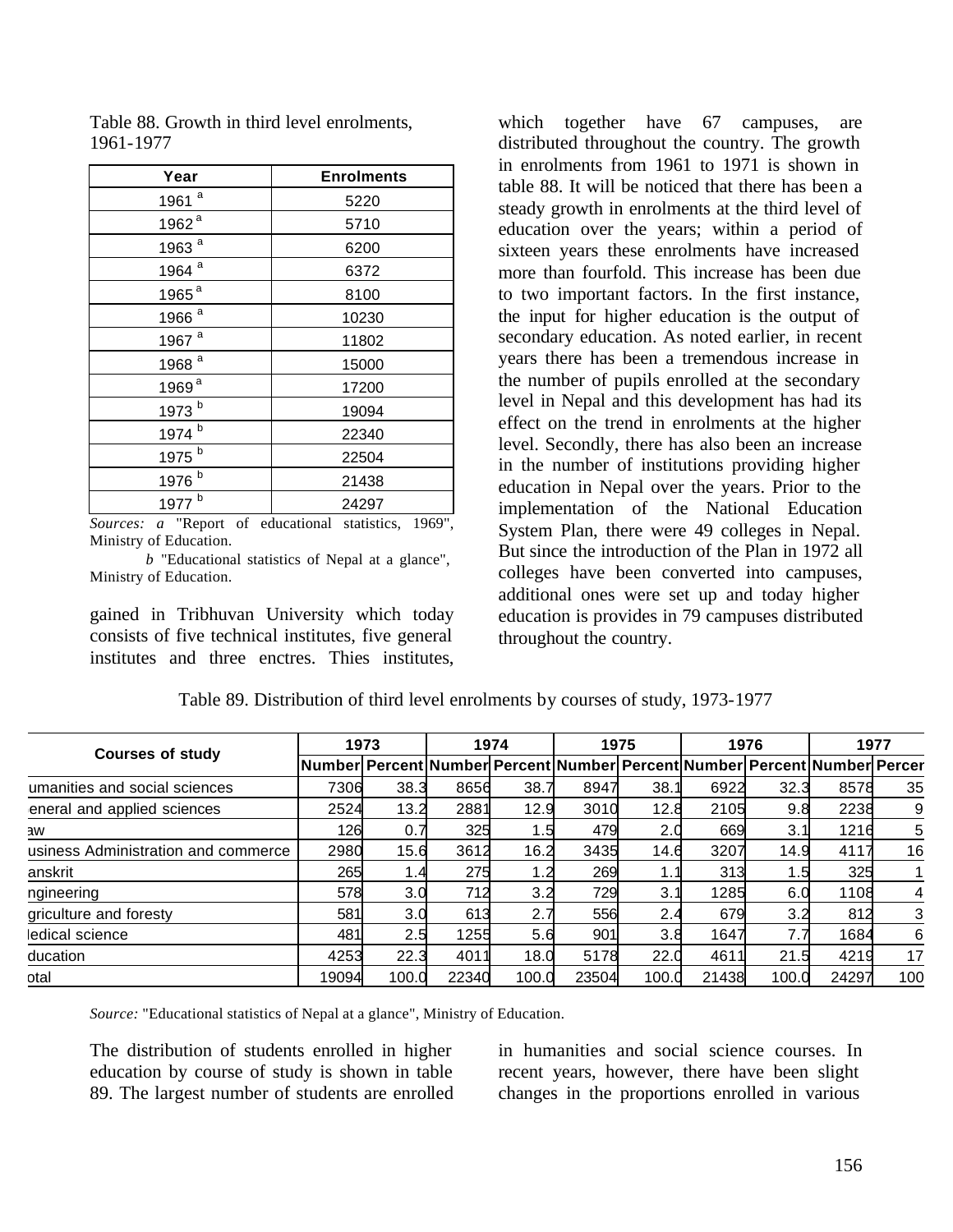courses of study. In 1973, enrolment in science based courses (general and applied sciences, agriculture and forestry, engineering and medicine) constituted 21.7 per cent of all third level enrolments; the corresponding proportion in 1977 was 24.4 per cent. It may, however, be noted that while proportions enrolled in applied and general sciences have shown a decline, proportions enrolled in medical science courses have increased considerably. There have also been substantial increases in the proportion enrolled in law courses.

4. *Regional differences in school enrolment* The proportion of the population aged 6-24 years attending school by development region and zones and by urban rural residence in 1971 is shown in table 90. It will be noted that for the country as a whole, while one out of every five boys aged 6-24 years goes to school, the corresponding ratio for girls is one in twenty. At ages 6-14 years, nearly 24 per cent of the males were attending school as against about 7 per cent of females.

It will also be noted from the table that the proportion of males aged 6-24 years attending school was highest (27.1 per cent) in the western development region and the lowest (14.3 per cent) in far-western development region. The corresponding ratio for females was highest (5.8 per cent) in central development region and lowest (1.8 per cent) in far-western development region. Within each region, interzonal differences do not indicate extraordinary fluctuations around the average enrolment for the region. The lowest rate recorded for the age group 6-24 in the western development region was in Dhaulagiri zone: 22.2 per cent for males and 4.1 per cent for females. Yet these rates are still comparatively close to the total enrolment rates for the region.

Table 90. Proportion of population aged 6-24 years attending school by development region, zone and urban area, 1971

|                                |          | <b>Males</b> |           |          | <b>Females</b> |                  |           |          |
|--------------------------------|----------|--------------|-----------|----------|----------------|------------------|-----------|----------|
| Regions/zones/areas            | $6 - 14$ | $15 - 19$    | $20 - 24$ | $6 - 24$ | $6 - 14$       | $15 - 19$        | $20 - 24$ | $6 - 24$ |
| Eastern development region     | 25.3     | 23.6         | 8.1       | 21.6     | 7.9            | 4.4              | 0.8       | 5.6      |
| Mechi                          | 26.2     | 23.2         | 6.9       | 21.6     | 10.3           | 4.6              | 0.8       | 7.0      |
| Kosi                           | 28.0     | 25.5         | 9.0       | 23.8     | 11.2           | 6.7              | 1.6       | 8.2      |
| Sagarmatha                     | 23.0     | 22.3         | 8.0       | 20.0     | 4.4            | 2.5              | 0.4       | 3.1      |
| Central development region     | 21.2     | 20.7         | 9.1       | 18.6     | 7.5            | 5.9              | 1.6       | 5.8      |
| Janakpur                       | 18.0     | 16.2         | 6.1       | 15.3     | 4.0            | 1.8              | 0.2       | 2.7      |
| Bagmati                        | 23.8     | 25.0         | 13.2      | 21.9     | 11.2           | 10.4             | 3.6       | 9.3      |
| Narayini                       | 21.4     | 18.8         | 6.2       | 17.7     | 6.3            | 3.1              | 0.4       | 4.1      |
| Western development region     | 32.9     | 28.0         | 8.0       | 27.1     | 7.2            | $3.\overline{3}$ | 0.6       | 4.9      |
| Gandaki                        | 34.7     | 31.0         | 10.2      | 29.3     | 6.8            | 3.2              | 0.6       | 4.6      |
| Lumbini                        | 32.6     | 26.5         | 6.8       | 26.2     | 7.9            | 3.6              | 0.5       | 5.3      |
| Dhaulagiri                     | 27.5     | 22.8         | 5.2       | 22.2     | 6.2            | 2.9              | 0.5       | 4.1      |
| Far-western development region | 17.3     | 16.2         | 4.0       | 14.3     | 2.7            | 1.3              | 0.2       | 1.8      |
| Rapti                          | 17.4     | 15.4         | 3.4       | 14.2     | 2.8            | .3               | 0.1       | 1.9      |
| Karnali                        | 11.2     | 12.8         | 4.1       | 9.9      | 1.1            | 0.6              | 0.1       | 0.7      |
| <b>Bheri</b>                   | 15.9     | 15.8         | 3.5       | 13.5     | 3.5            | 1.9              | 0.3       | 2.4      |
| Seti                           | 14.0     | 13.9         | 4.2       | 12.0     | 1.7            | 0.9              | 0.2       | 1.1      |
| Mahakali                       | 27.4     | 23.8         | 5.1       | 21.8     | 3.5            | 1.1              | 0.1       | 2.1      |
| Nepal                          | 23.9     | 22.0         | 7.5       | 20.2     | 6.6            | 3.9              | 0.9       | 4.7      |
| Urban areas                    | 59.7     | 54.4         | 27.2      | 49.9     | 36.4           | 38.5             | 12.6      | 31.4     |
| Rural areas                    | 22.5     | 20.3         | 6.3       | 18.8     | 5.4            | 2.4              | 0.4       | 3.6      |

*Source:* 1971 population census, vol. I, table 17 and vol. II, table 43.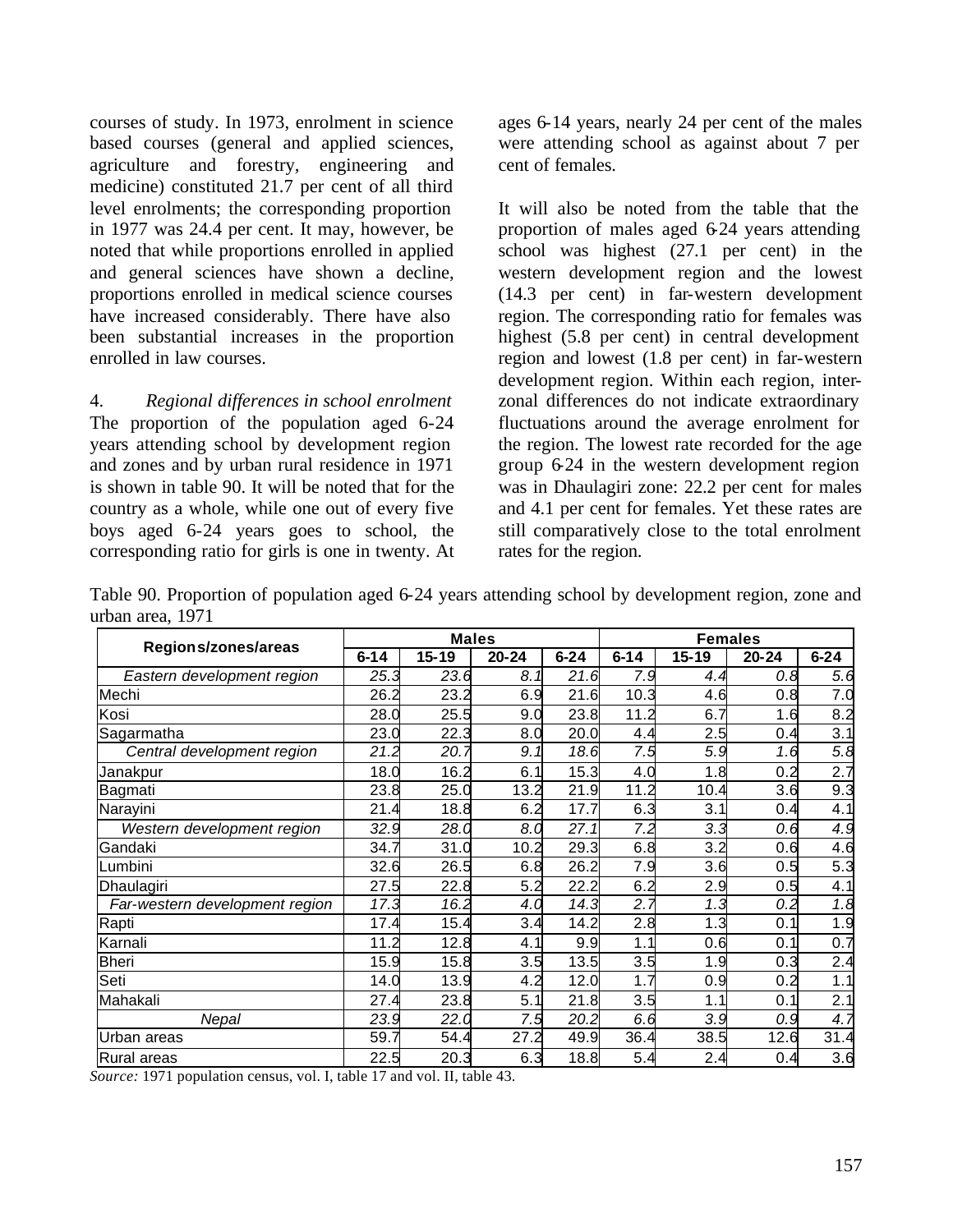However, the Bagmati zone in the central development region presents an interesting case. It would normally be expected that this zone, which contains the three largest cities and a concentration of technical and vocational institutes, would have a much higher enrolment rate for males aged 6-24 years than the other zones. But this rate is only 21.9 per cent and is lower than those for all three zones in the western development region. However, the enrolment rates for females was the highest for all age groups in Bagmati zone.

"Employment opportunities in the growing industrial sector in the urban area, and intensive agriculture in Kathmandu Valley presumably have participated in keeping the enrolment rates in Bagmati at the present low levels".<sup>5</sup>

It is also clear from table 90 that the enrolment rates for both males and females were substantially higher in urban than in rural areas, the differences being more marked in the case of females than males. For instance, in the age group 6-14 years, the enrolment rate for urban males was about 170 per cent higher than the rate for rural males; but the corresponding rate for urban females was about 600 per cent higher than that for the rural females. It has, however, to be noted that though the urban rates are much higher than the rural rates, the population residing in urban areas constitutes only about 3 per cent of the total population ad hence urban enrolments would not seriously influence the level of enrolments for the country as a whole. Nevertheless,

"the rural-urban difference in education would clearly denote the strenuous efforts that should be made in acquiring broader educational attendance in the rural area. The exclusion of children from their fundamental right of a proper education would ultimately tend to impede social and economic advancement in a sector where the majority of people live".<sup>6</sup>

The percentage distribution of enrolment by level of education for different development regions and zones is given in table 91. It will be observed that in 1971 for Nepal as a whole, 66.7 per cent of all students were in primary grades (1 to 5 grades), 28.8 per cent in the secondary grades (6-10 grades), and 4.5 per cent in higher education. The highest proportions in the second level and third level were observed in the central development region and the lowest proportion for these levels was recorded in the far-western development region. Of all zones, Bagmati recorded the highest proportions in the second and third levels. In the far-western development region, the proportions in the first level constituted over three-quarters of the total enrolments for all levels. The proportionate share of the third level enrolments in total enrolments was lower than the national average in eastern, western and far-western development regions.

# **D. Retention Rates**

The problem of educational wastage resulting from student drop-outs is very serious in Nepal. It is one of the important causes of the slow increase in enrolment ratio. The incidence of drop-out is particularly marked between grades I and II as will be seen from the following data for 1974, 1975 and 1976.

| Grade | <b>Class</b> | Class of 1975               |      | Class of 1976 |      |  |  |
|-------|--------------|-----------------------------|------|---------------|------|--|--|
|       | of 1974      | <b>Number</b><br>$O_{\ell}$ |      | <b>Number</b> | %    |  |  |
|       | 233521       | 258836                      |      |               |      |  |  |
|       | 89788        | 112552                      | 47.8 | 139698        | 52.0 |  |  |
| Ш     | 75725        | 87128                       | 97.0 | 109196        | 97.0 |  |  |
| IV    |              | 60495                       | 79.9 | 69357         | 79.6 |  |  |

It will be noted that of the total number of students enrolled in grade I in a particular year, only about 43 per cent reach grade II in the successive year. An idea of successive loss of students when passing through grades may be obtained from table 92 which gives the grade distribution of total enrolment in 1975. it has, one single year, and hence the percentages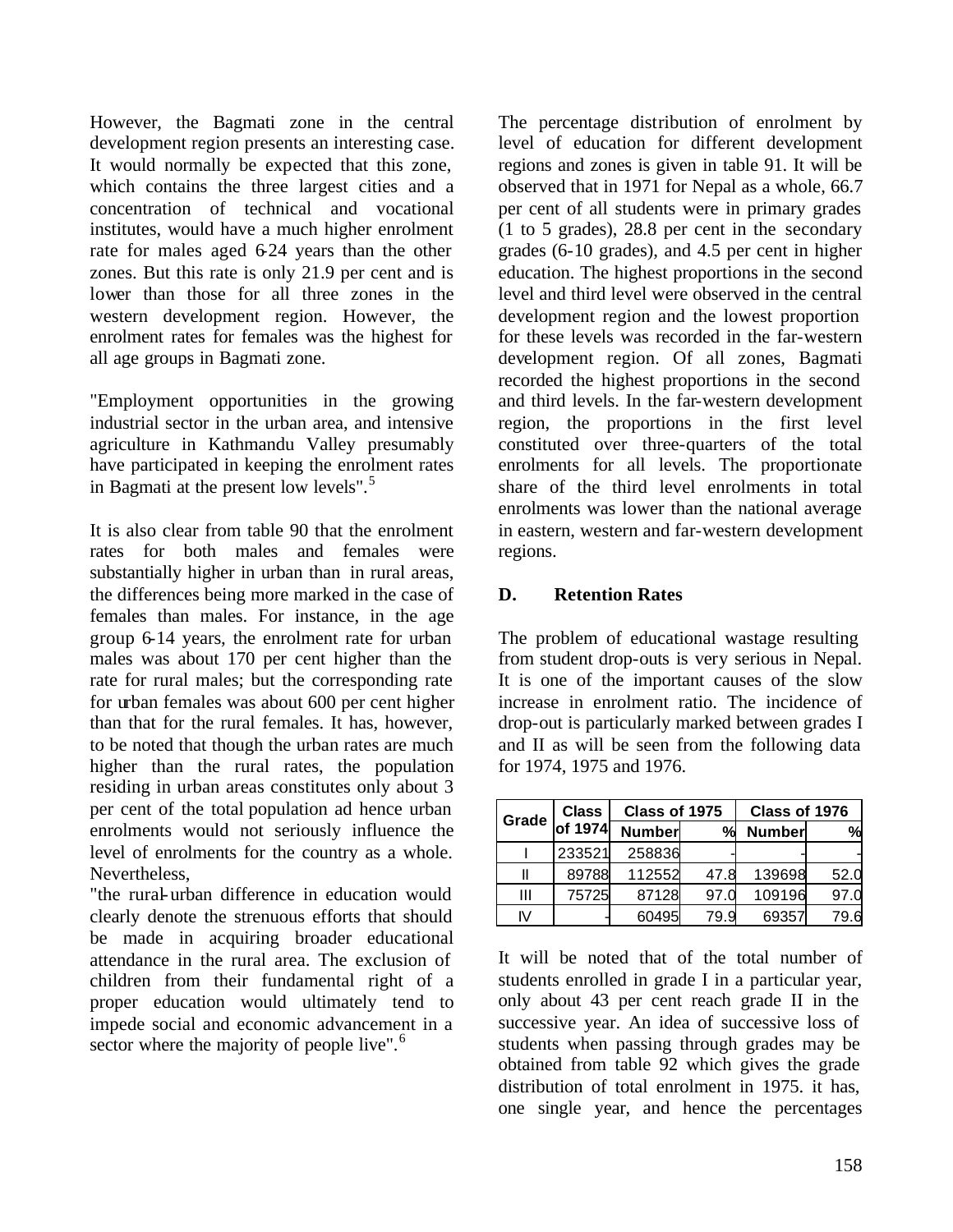shown in the last column do not represent the exact retention rates; but they do give an idea of what normally happens to the original cohort of students entering grade I. It is clear that the

number of students enrolled in grade I is substantially greater than at the succeeding levels

| Table 91. Percentage distribution of enrolment by level of education in various development regions |
|-----------------------------------------------------------------------------------------------------|
| and zones, 1971                                                                                     |

|                                | <b>Both sexes</b>     |                 | <b>Males</b>          |                       |                 | <b>Females</b>        |                       |                 |                       |
|--------------------------------|-----------------------|-----------------|-----------------------|-----------------------|-----------------|-----------------------|-----------------------|-----------------|-----------------------|
| <b>Regions/ zones</b>          | <b>First</b><br>level | Second<br>level | <b>Third</b><br>level | <b>First</b><br>level | Second<br>level | <b>Third</b><br>level | <b>First</b><br>level | Second<br>level | <b>Third</b><br>level |
| Eastern development region     | 68.7                  | 27.9            | 3.4                   | 67.4                  | 28.9            | 3.7                   | 73.9                  | 23.7            | 2.4                   |
| Mechi                          | 75.6                  | 22.3            | 2.1                   | 74.1                  | 23.6            | 2.3                   | 81.0                  | 17.9            | 1.1                   |
| Kosi                           | 65.7                  | 30.3            | 4.6                   | 64.3                  | 30.9            | 4.8                   | 67.8                  | 28.4            | 3.8                   |
| Sagarmatha                     | 67.6                  | 29.1            | 3.3                   | 66.3                  | 30.1            | 3.6                   | 67.7                  | 21.7            | 1.6                   |
| Central development region     | 56.6                  | 34.7            | 8.7                   | 56.8                  | 35.2            | 8.0                   | 57.6                  | 33.7            | 8.7                   |
| Janakpur                       | 65.C                  | 30.5            | 4.5                   | 63.4                  | 31.7            | 8.0                   | 75.6                  | 22.7            | 1.7                   |
| Bagmati                        | 48.3                  | 38.8            | 12.9                  | 59.2                  | 30.4            | 4.9                   | 48.7                  | 39.2            | 12.1                  |
| Narayini                       | 66.4                  | 29.9            | 3.7                   | 64.8                  | 31.3            | 10.4                  | 74.4                  | 23.4            | 2.2                   |
| Western development region     | 72.7                  | 25.3            | 2.0                   | 71.5                  | 26.4            | 3.9                   | 79.5                  | 19.2            | 1.3                   |
| Gandaki                        | 71.6                  | 26.4            | 2.0                   | 70.7                  | 27.8            | 2.1                   | 81.4                  | 17.7            | 0.9                   |
| Lumbini                        | 72.5                  | 25.4            | 2.1                   | 71.6                  | 26.2            | 2.1                   | 70.1                  | 21.3            | 1.6                   |
| Dhaulagiri                     | 79.7                  | 19.7            | 1.2                   | 78.2                  | 20.6            | 2.2                   | 79.5                  | 19.2            | 1.3                   |
| Far-western development region | 76.0                  | 22.8            | 1.2                   | 75.7                  | 23.1            | 1.2                   | 78.7                  | 20.0            | 1.3                   |
| Rapti                          | 75.1                  | 23.6            | 1.3                   | 74.6                  | 24.1            | 1.3                   | 79.2                  | 20.2            | 0.6                   |
| Karnali                        | 87.1                  | 12.5            | 0.4                   | 86.8                  | 12.8            | 0.4                   | 91.9                  | 7.3             | 0.8                   |
| Bheri                          | 74.3                  | 24.2            | 1.5                   | 74.7                  | 23.9            | 1.4                   | 72.0                  | 25.6            | 2.4                   |
| Seti                           | 78.C                  | 20.9            | 1.1                   | 77.9                  | 21.0            | 1.1                   | 79.8                  | 19.4            | 0.8                   |
| Mahakali                       | 74.6                  | 24.4            | 1.0                   | 73.5                  | 25.5            | 1.0                   | 86.0                  | 12.8            | 1.2                   |
| Nepal                          | 66.7                  | 28.8            | 4.5                   | 66.4                  | 29.2            | 4.4                   | 68.4                  | 27.1            | 4.5                   |

*Source:* 1971 population census, vol. I, table 17.

and registration progressively diminishes in the higher grades. The number enrolled in grade X constitutes only about 8 per cent of the number enrolled in grade I.

The high incidence of wastage in school education, especially at the primary level, is due to several factors such as poor health conditions of students, parental apathy as well as inability to meet the educational expenses of their children, employment of children in domestic activities, particularly on the farms during peak agricultural seasons, general inadequacy of school facilities and equipment, lack of trained teachers, shortage of text books particularly in

Nepali, incongruence of curriculum in relation to what is expected of the student in examination, and the multiplicity of language in the country. However, attempts are being made to remedy these shortcomings. The scarcity of text books is being gradually alleviated; the Bureau of Publications in the Ministry of Education has been established to produce text books and other literature for primary and secondary schools. The Government has adopted a programme for increasing the number of trained teachers and is persuading the parents to admit and keep their children in schools at least until they complete primary education.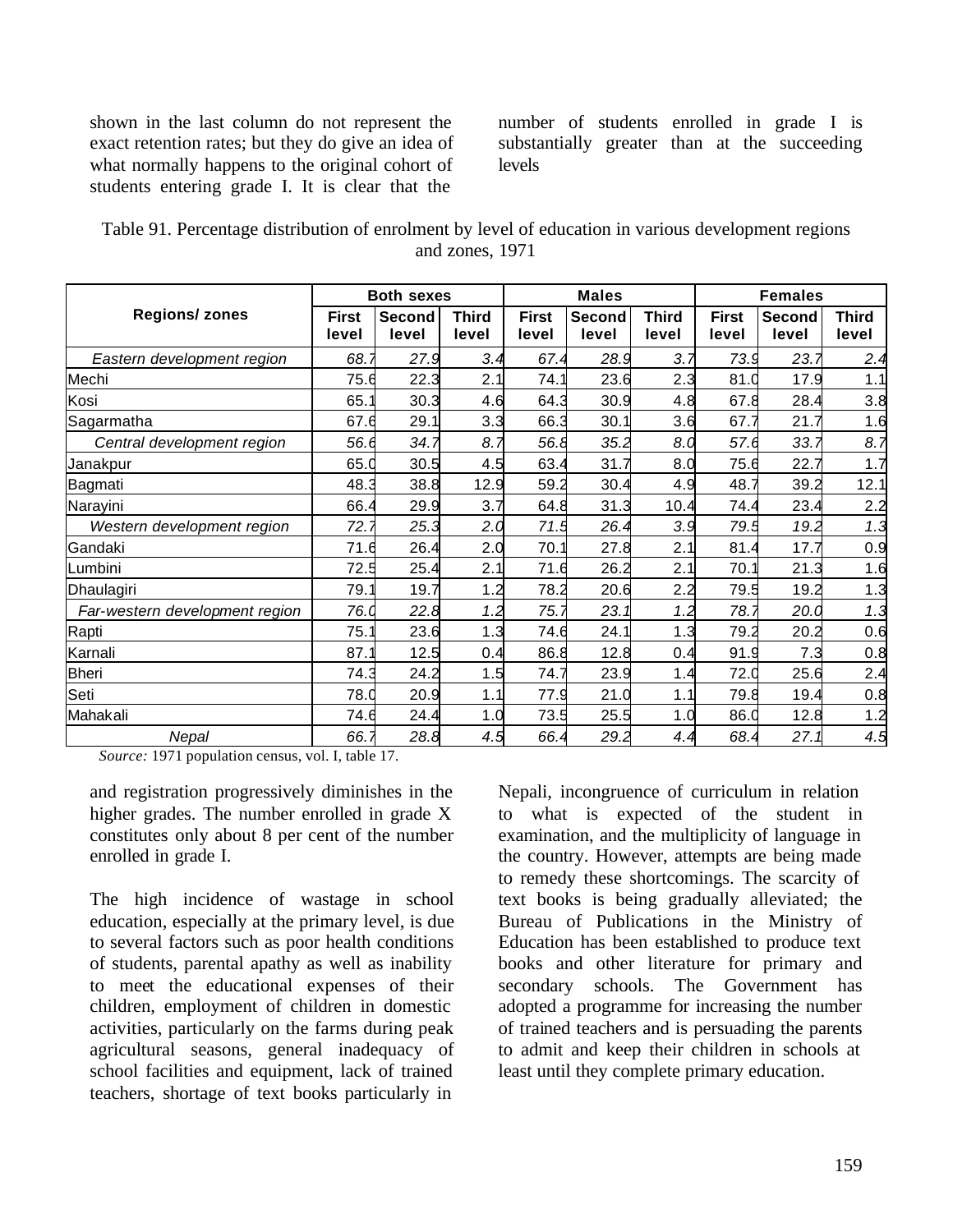Table 92. Enrolments in successive grades compared with first grade enrolments, 1975

| Grade | <b>Total</b><br>enrolment | <b>Proportion of students in</b><br>successive grades compared<br>to students in grade I |
|-------|---------------------------|------------------------------------------------------------------------------------------|
|       | 258836                    | 100.0                                                                                    |
| Ш     | 112552                    | 43.5                                                                                     |
| Ш     | 87128                     | 33.7                                                                                     |
| IV    | 60495                     | 23.4                                                                                     |
| V     | 45688                     | 17.7                                                                                     |
| VI    | 36140                     | 14.0                                                                                     |
| VII   | 31820                     | 12.3                                                                                     |
| VIII  | 27000                     | 10.4                                                                                     |
| IX    | 20610                     | 8.0                                                                                      |
| X     | 19604                     | 7.6                                                                                      |

*Source:* Ministry of Education (Statistics Division).

### **E. Literacy and Educational Attainments**

#### 1. *Introduction*

At the censuses held in 1952/54, 1961 and 1971, two types of information relating to the education of the people were collected: literacy of the population by sex, geographic region and district; and level of education completed by sex, geographic region and district. These two types of information were collected in respect of all persons aged 5 years and over at the 1952/54 census and in respect of all persons aged 10 years and over at the other two censuses. Since a breakdown of these data for 1952/54 is not available by age group, it is not possible to adjust the 1952/54 information to make it comparable with those for 1961 and 1971.

Information regarding urban literacy was provided for all urban areas in the 1961 census, but only for principal cities in 1952/54 and for 16 town panchayats in the 1971 census with no further analysis on the level of education attained in these towns.

For purposes of the censuses, a literate person was considered to be one who could read and write the Nepali language.

### 2. *Literacy*

The percentage of literacy by sex for the period 1952/54 to 1975 is shown in table 93. it will be observed that, at the 1952/54 census, only about 4 per cent of all persons of school age and over reported themselves as being able to read and write. There was also a marked difference in the degree of literacy between men and women. For the country as a whole, 8 per cent of the men and less than 1 per cent of the women aged 5 years and over claimed to be able to read and also to write.

In 1961, for the country as a whole, 16.4 per cent of the males and 1.8 per cent of the females aged 10 years and over were reported to be literate, the corresponding proportions in 1971 being 24.7 and 3.7 per cent respectively. The proportion literate for both sexes showed an increase from 8.9 per cnet in 1961 to 14.3 per cnet in 1971. thus literacy increased by over 60 per cent during the decade 1961-1971 largely because of the expansion in education during this decade. "Both sexes have benefited from nationwide programmes aiming at accelerating the development in education. Percentage wise, literacy among females increased even faster than among males. $\sqrt[n]{}$  Despite the substantial improvement in the literacy level recorded during the period of one decade, females are still lagging behind males in their literacy status. Also, the number of persons who are in need of schooling facilities is still very large, and the number of illiterate has grown by 14 per cent during this decade. $8^8$ 

The proportions literate by age groups and sex in 1961 and 1971 are shown in table 94. It will be noted that in 1961 the proportions literate among males showed an increase from 14.6 per cent at ages 10-14 to 20.2 per cent at ages 20- 24, then a decrease in the age group 25-29 and 30-34, a rise at ages 35-39 and thereafter a gradual decline with advancing age. In the case of the female, the proportion literate has shown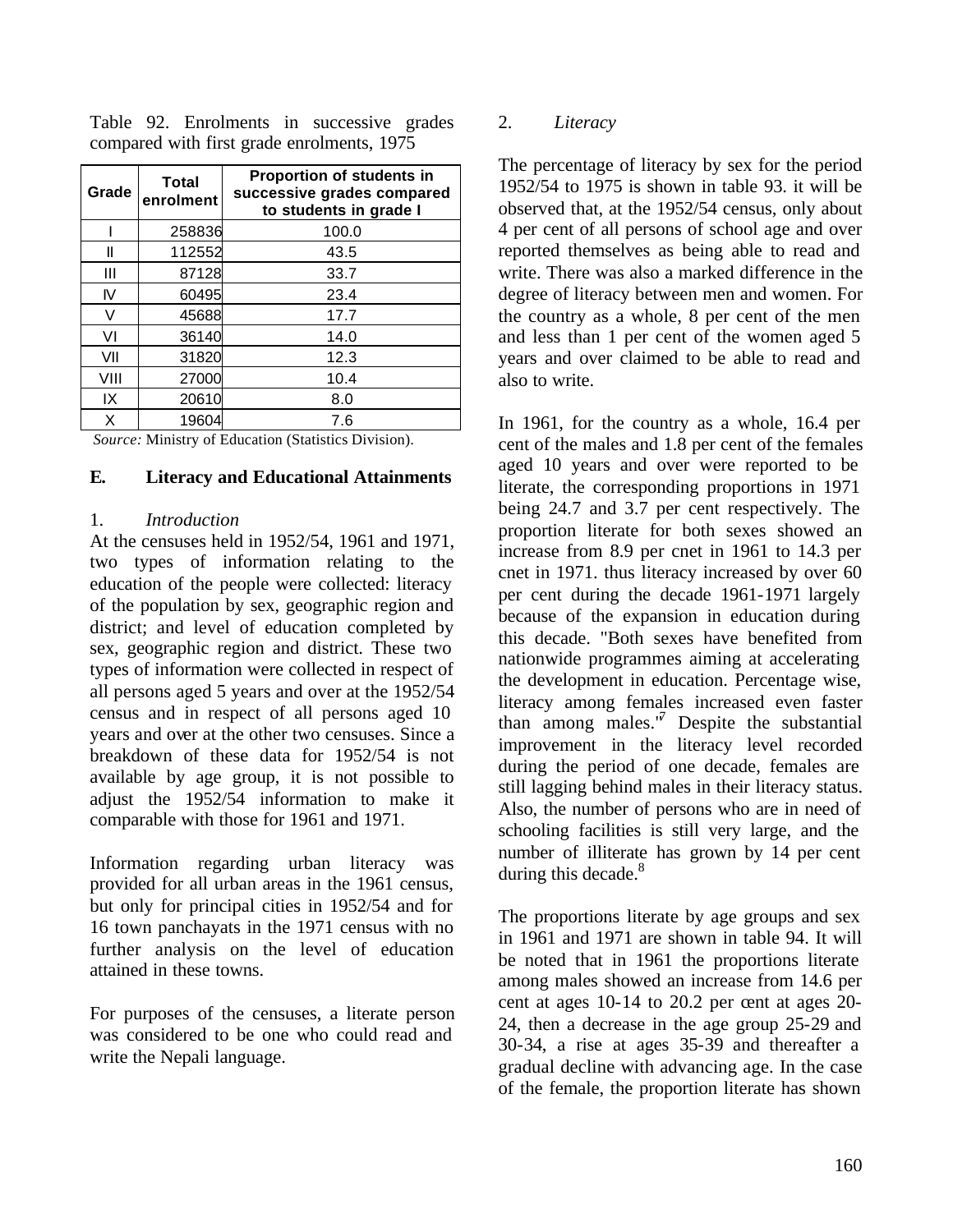a consistent decline with advancing age. The unevenness in the male literate proportions has been due to skewness

Table 93. Percentage of literate persons, 1952/54 to 1975

| Year                 | <b>Percentage of literates</b> |              |                |  |  |  |  |  |
|----------------------|--------------------------------|--------------|----------------|--|--|--|--|--|
|                      | <b>Both sexes</b>              | <b>Males</b> | <b>Females</b> |  |  |  |  |  |
| 1952/54 <sup>a</sup> | 4.3                            | 7.8          | 0.7            |  |  |  |  |  |
| $1961$ <sup>b</sup>  | 8.9                            | 16.4         | 1.8            |  |  |  |  |  |
| 1971 <sup>b</sup>    | 14.3                           | 24.7         | 3.7            |  |  |  |  |  |
| 1975 <sup>c</sup>    | 19.2                           | 33.4         | 5.0            |  |  |  |  |  |

*Source:* National Education Committee and Central Bureau of Statistics.

- a. In respect of population aged 5 years and over.
- b. In respect of population aged 10 years and over.
- c. In respect of population aged 6 years and over.

in age reporting and also caused by emigration, which, as noted elsewhere, occurs largely among males aged 25-34 years. It will also be noticed from the table that in 1961 the proportions literate both among males and females between ages 15-19 and 35-39 do not differ widely, suggesting that during "the preceding two or three decades, there had been no substantial increase in proportions literate, particularly among the young generations.<sup>19</sup> The age-specific literacy levels reported in the 1971 census show a wider range in the level of literacy between the younger and older generations. For example, in 1971 the proportion literate among those aged 10-14 years in the total population was about four times higher than the proportion for those aged 65 years and over, while in 1961 it was only twice as high.

The data from the 1961 and 1971 censuses also indicate that there are wide differences in the proportion literate between urban and rural populations. It will be seen from table 95 that in 1961 the literacy rate for the population aged 10 years and over in urban areas was 40.0 per cent (57.5 per cent for males and 19.6 per cent for females), the corresponding proportion for rural areas was only 7.7 per cent (14.6 per cent for

males and 1.1 per cent for females). Similarly in 1971, the literacy rate for all persons aged 10 years and over in urban areas was 47.0 (62.4 per cent for males and 28.0 per cent for females), while in rural areas the rate was 12.9 per cent

|             |               | 1961 Census. |                      | 1971 Census          |             |                     |  |
|-------------|---------------|--------------|----------------------|----------------------|-------------|---------------------|--|
| Age group   | Both<br>sexes |              | <b>Males Females</b> | <b>Both</b><br>sexes |             | <b>Males Female</b> |  |
| $10 - 14$   | 9.2           | 19.5         | 3.1                  | 23.8                 | 35.8        | 9.                  |  |
| $15 - 19$   | 11.4          | 20.2         | 3.1                  | 23.8                 | 35.4        | 7.                  |  |
| 20-24       | 10.6          | 17.4         | 2.4                  | 21.9                 | 30.9        | 4.                  |  |
| $25 - 29$   | 9.1           | 16.4         | 1.6                  | 17.0                 | 24.4        | 2.                  |  |
| 30-34       | 8.4           | 19.8         | 1.3                  | 13.3                 | 20.3        | 1.                  |  |
| $35 - 39$   | 10.7          | 15.4         | 1.2                  | 10.5                 | 17.6        | 1.                  |  |
| 40-44       | 7.8           | 15.3         | 0.9                  | 8.7                  | 16.4        | 1.                  |  |
| 45-49       | 8.2           | 15.2         | 0.9                  | 8.7                  | 15.7        | 1.                  |  |
| 50-54       | 6.7           | 13.2         | 0.8                  |                      |             |                     |  |
| 55-59       | 7.5           | 14.3         | 0.7                  | 6.8 <sup>a</sup>     | 13.2        | 0.7                 |  |
| 60 and over | 5.9           | 12.3         | 0.6                  | b<br>6.0             | 11.7 $^{b}$ | 0.6                 |  |
| Total       | 8.9           | 16.4         | 1.8                  | 14.3                 | 24.7        | 3.                  |  |

Table 94. Proportion literate by age and sex, 1961 and 1971

*Source:* 1961 population census, vol. 3, part 4, table 5; 1971 population census, vol. 1, table 16.

a. Refers to age group 55-64 years.

b. Refers to age group 65 years and over.

(22.9 per cent for males and 2.7 per cent for females). There are two important reasons for this disparity in literacy level between urban and rural areas. First, educational facilities are more accessible in the urban than in the rural areas due to economic and administrative factors. The villages, which are widely dispersed and economically poor, cannot in most cases provide even the minimum funds required for the construction of a school. In fact, the opening of a school is often dependent on the number of pupils in the villages. Secondly, the migration of the literate persons from the rural to the urban areas tends to reduce the level of rural literacy and increase the urban one.

The literacy rates of the population aged 10 years and over in 1971 by development regions and zones are shown in table 96. the highest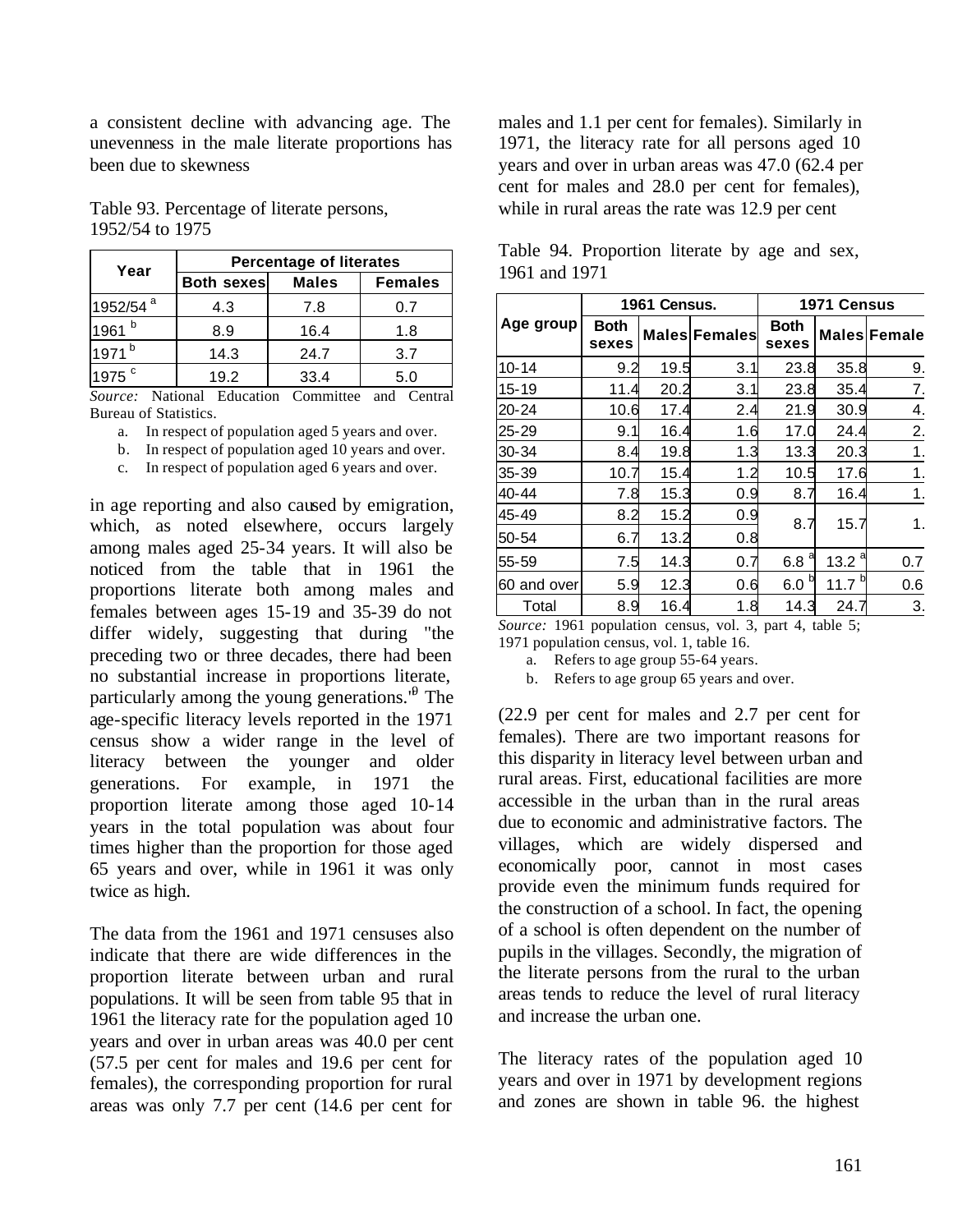literacy rate, 17.0 per cent, has been recorded for western development region which is known in Nepalese history as the birthplace of the leading elite Brahmin scholars, writers and politicians. The far-western development region, which is

| Years and sectors Both sexes               |      | <b>Males</b> | Females |
|--------------------------------------------|------|--------------|---------|
| 1961                                       |      |              |         |
| Urban                                      | 40.0 | 57.5         | 19.6    |
| Rural                                      | 7.7  | 14.6         | 1.1     |
| Both sectors                               | 8.9  | 16.4         | 1.8     |
| 1971                                       |      |              |         |
| Urban                                      | 47.0 | 62.4         | 28.0    |
| Rural                                      | 12.9 | 22.9         | 2.7     |
| <b>Both sectors</b>                        | 14.3 | 24.7         | 3.7     |
| $\cdot$ 11 $\alpha$ 4<br>$\alpha$ $\alpha$ |      |              |         |

Table 95. Literacy rates by sex and urban and rural sector, 1961 and 1971

*Source:* Same as table 94.

economically the least developed, has the lowest literacy rate, 9.5 per cent. On the whole, the rates for the various zones within a development region do not vary much from the average for the region with a few exceptions. For instance, the literacy rate for Mahakali zone in the farwestern development region is about 5 percentage points higher than the regional average. This is due to the longstanding cultural relationship this zone has had with the neighbouring Indian province of Uttar Pradesh.

It will also be noticed that the over-all literacy rates are almost equal in three zones: Kosi in eastern development region, Bagmati in central development region. While the highest male literacy rate, 34.1 per cent, has been recorded for Gandaki zone, the highest female literacy rate was noted in respect of Bagmati zone.

### 3. *Educational attainments*

The proportion of persons in the age groups 15- 19 and 20-24 who reported having completed five years of formal education at the 1961 and 1971 censuses is shown in table 97. it will be

noted that the proportion of persons who reported having completed five years or more of formal education in 1961 was 4.0 per cent among those aged 15-19 years and 2.9 per cent among those aged 20-24 years. The corresponding proportions in 1971 were 10.6 and 7.7 per cent respectively. There has thus been a remarkable increase in the proportion of those completing five years or more of formal education between 1961 and 1971 reflecting the vigorous efforts made to expand educational facilities over the years.

In the age group 15-19 years, the proportion of males who had completed five years or more of formal education was about five times higher than the corresponding proportion for females in 1961, and a little over four times in 1971. the difference between males and females was more marked in the age group 20-24 years, the rate for males in 1961 being about eight times higher than the rate for females and about seven times higher in 1971. The higher proportions for both males and females in the younger age group 15- 19 years

"indicate that the younger persons who attended school approximately five years later than the older group enjoyed much better opportunities of education. Since almost all the persons in the age group 15-19 and 20-24 in 1961 have completed schooling after 1951, and all persons in the same age groups in 1971 have finished schooling after 1961, the relative difference between literacy rates in the two periods of the older and younger generations can be used as an indicator of the improvements in the educational facilities of the country as a whole since  $1951$ ".  $10$ 

The regional and zonal differences in the proportions of those who had completed five years or more of formal education among those aged 15-19 years and 20-24 years in 1971 are shown in table 98. The regional and zonal differences in the proportions completing five years or more of formal education conform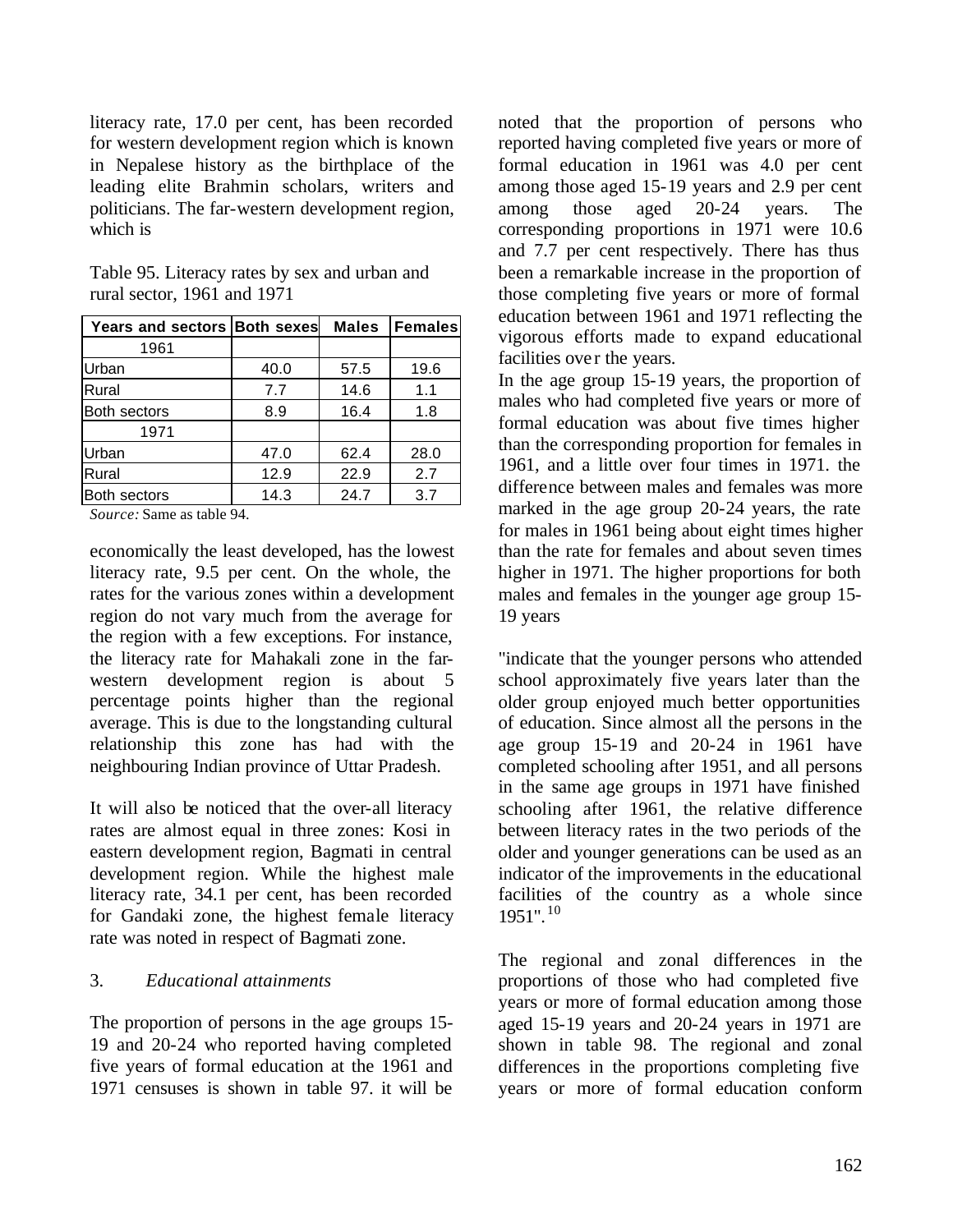more or less to the corresponding differentials in literacy rates. For all persons aged 15-19 and 20-24 years, the highest proportions are recorded in the central development region. The highest rate for males aged 15-19 years is noted in western development region, while for females in the same age group the highest rate prevails in central development region. For those aged 20-24, the highest rate for males as well as females is in the central development region.

Bagmati in the central development region had the highest proportion of males and females

Table 96. Proportion literate 10 years and over by sex, region and zone, 1971

| <b>Region and zones</b>        | <b>Both</b><br>sexes | <b>Males</b> | <b>Females</b> |  |
|--------------------------------|----------------------|--------------|----------------|--|
| Eastern development region     | 15.8                 | 26.8         | 4.3            |  |
| Mechi                          | 17.8                 | 29.0         | 5.6            |  |
| Kosi                           | 18.6                 | 30.1         | 6.3            |  |
| Sagarmatha                     | 13.0                 | 23.5         | 2.5            |  |
| Central development region     | 14.6                 | 24.1         | 4.5            |  |
| Janakpur                       | 10.9                 | 19.5         | 2.3            |  |
| Bagmati                        | 18.7                 | 29.6         | 7.2            |  |
| Narayini                       | 12.9                 | 21.6         | 3.5            |  |
| Western development region     | 17.0                 | 30.7         | 3.7            |  |
| Gandaki                        | 18.3                 | 34.1         | 3.6            |  |
| Lumbini                        | 16.5                 | 29.0         | 3.9            |  |
| Dhaulagiri                     | 14.0                 | 25.7         | 3.0            |  |
| Far-western development region | 9.5                  | 17.3         | 1.5            |  |
| Rapti                          | 10.0                 | 18.6         | 1.5            |  |
| Karnali                        | 6.4                  | 11.6         | 0.8            |  |
| Bheri                          | 9.1                  | 15.7         | 2.0            |  |
| Seti                           | 7.5                  | 13.8         | 1.1            |  |
| Mahakali                       | 14.3                 | 26.0         | 1.9            |  |
| Nepal                          | 14.3                 | 24.7         | 3.7            |  |

*Source:* 1971 population census, vol. 1, table 16.

Table 97. Proportion of persons aged 15-19 and 20- 24 years with five years and more of formal education, 1961 and 1971

| Year and sex      | 15-19 years 20-24 years |      |  |  |
|-------------------|-------------------------|------|--|--|
| 1961              |                         |      |  |  |
| <b>Males</b>      | 6.7                     | 5.4  |  |  |
| Females           | 1.3                     | 0.7  |  |  |
| Both sexes        | 4.0                     | 2.9  |  |  |
| 1971              |                         |      |  |  |
| <b>Males</b>      | 16.8                    | 13.9 |  |  |
| Females           | 3.7                     | 1.9  |  |  |
| <b>Both sexes</b> | 10.6                    | 7.7  |  |  |

*Sources:* 1961 population census, vol. 3, part 4, table 4; 1971 population census, vol. 1, table 16.

in the ages 15-24 years who had completed five or more years of formal education, while the least educationally developed zone was Karnali in the far-western development region. For both sexes, the proportion in the age group 15-19 years in Bagmati was over eight times the corresponding proportion for Karnali zone, while in the age group 20-24 years the differences was over seven times.